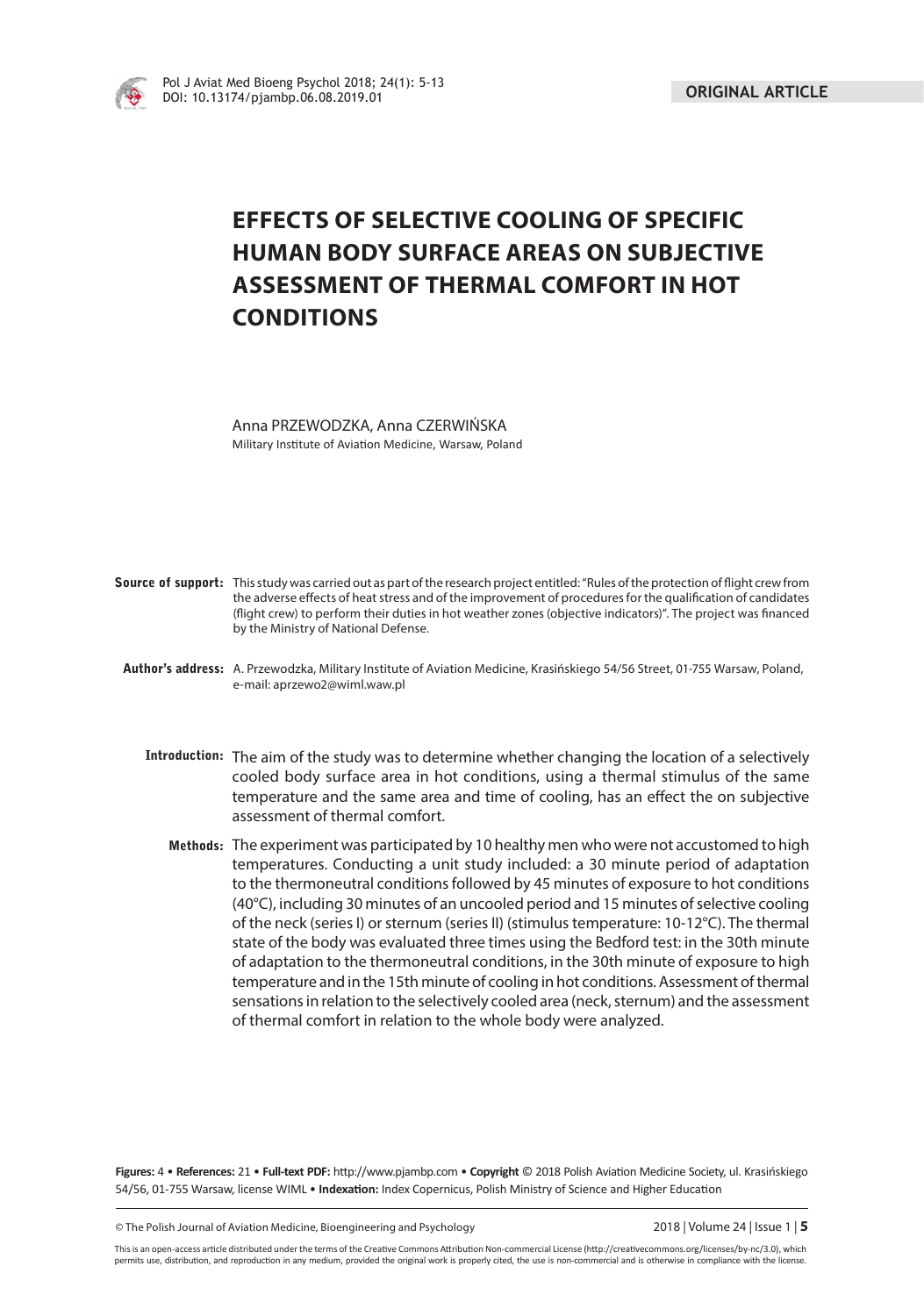- Results: As a result of 15 minutes of cooling, a significant decrease in skin temperature in the neck region was obtained at the level of ΔTskNECK = -2.2 ± 0.1°C and sternum ΔTskSTERNUM  $=$  -1.8  $\pm$  0.1 $\degree$ C. A positive effect on the subjective assessment of thermal comfort in the whole body was observed in 70% of the participants who cooled the neck area and in 40% of the participants who cooled the sternum area. The positive effect on thermal sensations caused by cooling the neck area was observed in 80% of the participants, and the positive effect of cooling the sternum area was observed in 50% of the participants.
- Discussion: Selective cooling of the neck or sternum area in hot conditions positively improves thermal sensations. The local sensitivity of the skin to low temperatures is greater in the area of the neck than in the sternum. The improvement of subjective assessment of thermal comfort in relation to the whole body was greater after the application of selective cooling on the neck surface than on the sternum. Local cooling of the skin surface with a low-temperature stimulus (10-12°C) in hot conditions (40°C) does not cause the feeling of thermal discomfort.
- Keywords: selective cooling, thermal comfort, thermal sensations, psychophysical state, bedford scale

## **INTRODUCTION**

The thermal conditions of the environment in which military tasks are carried out (cockpit interior, hot climate zone), as well as using protective clothing (e.g. g-suits, helmets) adversely affect physiological processes and cognitive functions of a soldier's organism. The combined effect of these factors leads to severe thermal stress, overheating of the body, which can be seen both through subjective assessment and in relation to physiological reactions (increase in skin temperature Tsk, core body temperature Tc or heartbeat rate HR) [10,12]. In high temperature conditions (above 27°C), the learning ability and processes of memorizing and logical reasoning deteriorate, the level of concentration, perception and alertness (expressed as an increase in the number of errors) and the efficiency of problem solving also decreases, e.g. in mathematical calculations [5,14,16]. In addition, it has been shown that the human thermoregulatory system and sleep mechanisms are also strongly interrelated. If the ambient temperature is too high, it can significantly reduce the quality of sleep during the night, which has been confirmed by numerous tests. Poor sleep quality deteriorates motor coordination, cognitive performance, and affects brain functions related to risktaking and cognition while awake [8,13,18,19]. As heat load indicators (Tsk, Tc, HR) worsen, so do the cognitive processes, as well as the subjective assessment of temperature and burden of physical work. In view of the existing threats to maintaining thermal comfort in a thermal balance state, it is extremely important to regulate the temperature of the body [14].

Thermal stimulation is perceived by the body as comfortable when the body temperature is maintained within the limits of physiological norms. However, the feeling of discomfort occurs when the internal thermal conditions deteriorate. Information about external thermal conditions reaches the body through signals transmitted from the skin's thermoreceptors, which are unevenly distributed on the body. Depending on the body's thermal state, every flow of stimuli in sensory processes from the skin surface to the central nervous system is described either as "comfortable" or "uncomfortable". It is interesting that the degree of intensity of these changes is not the same in all areas on the body. Research has shown that the local thermal sensations and the thermal comfort for the whole body are differentiated depending on the location of the thermal stimulus on the skin. For example, Arens et al. observed that the head and neck area is more sensitive compared to less sensitive limbs (shoulders, legs) or moderately sensitive other areas of the body (torso, back). In the experiment conducted by the Nakamura team, the participants exposed to hot conditions assessed cooling in the facial area as more effective than in the abdomen and thighs [1,15]. Thermal sensations received from the back, chest and pelvic area have a stronger effect on the change in comfort for the whole body than thermal sensations received from the palm and foot surfaces [2,7]. Hensel et al. observed that cooling one's hands in a warm environment invokes a feeling of cold in that particular part of the body, but the overall thermal sensation changes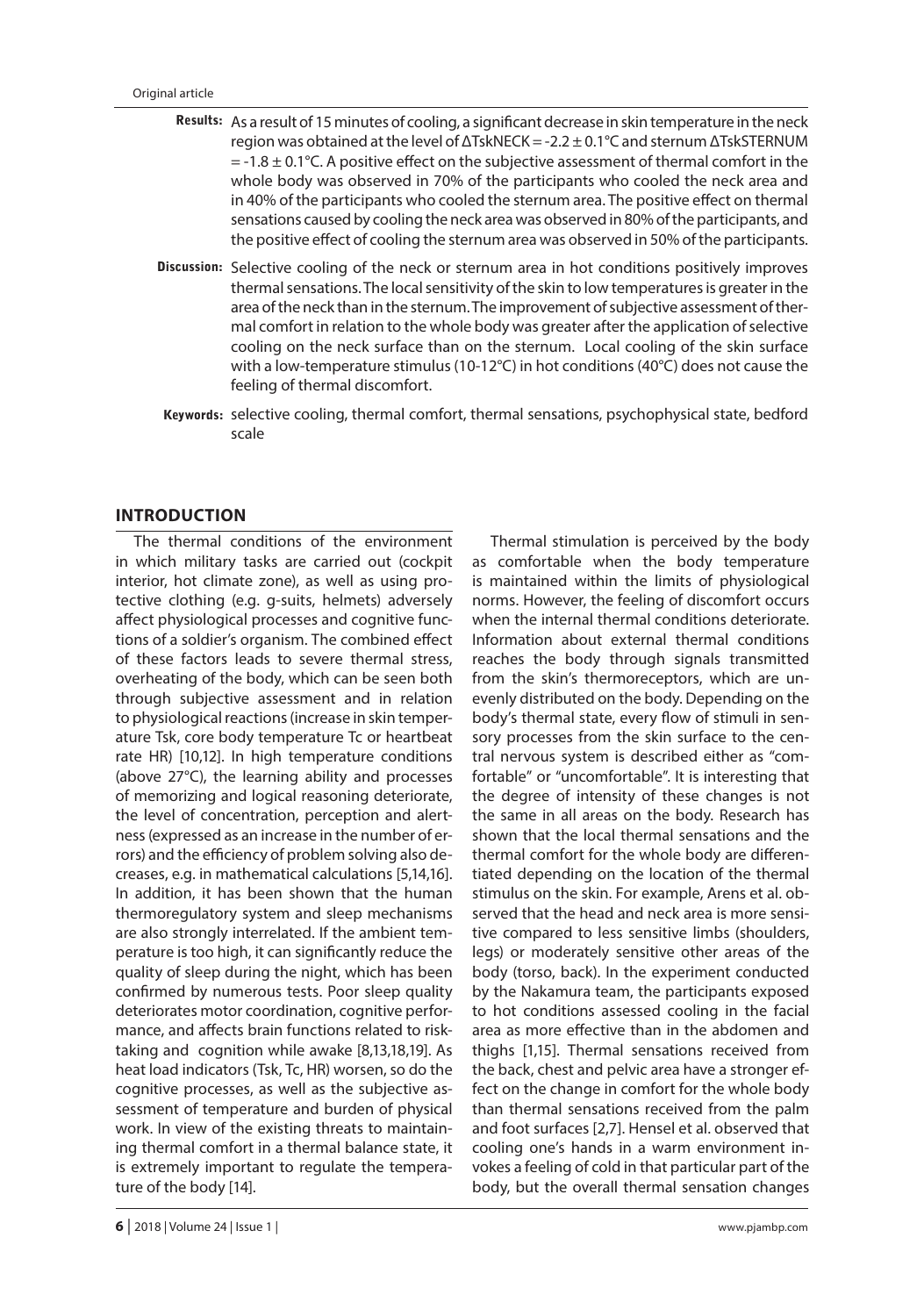only slightly from "pleasantly warm" to "pleasant" [7]. Similarly, other studies have shown that cooling of limbs (hands, feet) has less effect on thermal comfort than torso areas, and that cooling of face and neck in hot conditions is the most comfortable [14,15,21].

Thermal comfort is a state of satisfaction of the body with the surrounding thermal environment, so it is not described as either cold or warm. In addition, this condition is not associated with a specific temperature value. The opinion and assessment of people in different environments constitute the basis for information on their state of thermal comfort. Subjective evaluation of the state of thermal comfort in relation to the whole body is characterized by intra-individual variability (everyone can perceive the surrounding thermal conditions in a different way). It depends on the personality, level of daily activity, degree of insulation of clothing and physical factors characterizing the environment. When cooling a specific area on the body, general well-being and subjective assessment of the state of comfort are improved. For example, using a PCM cooling vest improves the thermal sensations felt by the body and the skin moisture level assessment in hot  $(34^{\circ}C)$  conditions [6]. We have also confirmed this in our own experimental studies. It is particularly beneficial to maintain thermal comfort in relation to the head surface. Studies have confirmed that head cooling is an effective way to reduce the level of thermal stress in the awake state and is most likely the result of significant heat loss by the head [4]. The Pallubinsky team reported that cooling only the face or face and armpits is also an effective way to improve thermal sensations and thermal comfort in a warm environment. External interference in the process of heat loss from this part of the body not only improves the subjective assessment of the thermal state, but also changes the assessment of the degree of inconvenience the performed work (fatigue level) [17]. Moreover, cooling the surface of the head area has a positive effect on heat load indicators, e.g. it reduces the heartbeat rate. Psychomotor performance, information processing, awareness and focus can also be improved, which often contributes to the decrease in the number of mistakes made. To sum up, the reduction of thermal stress influences the assessment of thermal comfort in a positive way, which may translate into the reduction of perceived fatigue and limitation of performance decrease [7,14]. Extending the body's tolerance to high temperature by using a low temperature thermal stimulus can have a positive impact on

the safety threshold of the tasks performed, especially in difficult and unfavorable environmental conditions. Therefore, the aim of the Military Institute of Aviation Medicine study was to determine to what extent the change of location of selective body surface cooling (neck and sternum) using the same thermal stimulus (10 - 12°C) on the same area (100 cm<sup>2</sup>) and same duration (15 min) in hot conditions (40°C) differentiates the subjective assessment of thermal comfort.

## **MATERIAL AND METHODS**

#### **Participants in experimental research**

The experimental group consisted of 10 healthy young men (n=10) aged 24.5  $\pm$  0.5 years with the following anthropometric parameters: body weight  $67.9 \pm 1.8$  kg, body height  $1.73 \pm 0.02$  m, BMI:  $22.72 \pm 1.6$  kg/m<sup>2</sup>) not previously acclimated to high temperatures. All participants were admitted to the study by an occupational physician. In order to minimize the level of situational stress, participants were familiarized with the climate chamber exposure procedure and its physiological consequences. During the day preceding the experiment, the participants were obligated to maintain a hygienic lifestyle (application of dietary recommendations, not consuming alcohol and intoxicants). Before proceeding further, each of them agreed in writing to participate in the experiment.

# **Selection of the method of selective cooling**

The selection of material and methods of selective cooling was based on the analysis of literature data and the results of own experiments. As a selective cooling method, "cooling pads" (cooling surface - 100 cm<sup>2</sup>) were used, which were filled with non-toxic propylene glycol in gel form and a temperature of 10-12°C. The refrigerant was sealed in a welded plastic bag, which made for a sturdy and resistant container. This type of compress did not cause a feeling of humidity (as in the case of, for example, melting ice).

The "cooling pad" used has many beneficial properties: 1) the elasticity of the material ensures that, even after freezing, the "pad" adheres well to the body surface without sticking to the skin; 2) a non-toxic coolant (propylene glycol) with a very high specific heat of 3,38 J/(gK). The favorable heat transfer coefficient ensures that the heat is properly transferred from the surface of the body; 3) it does not constitute an additional load; 4) it does not limit the comfort of movement; 5) it is economical due to the possibility of repeated use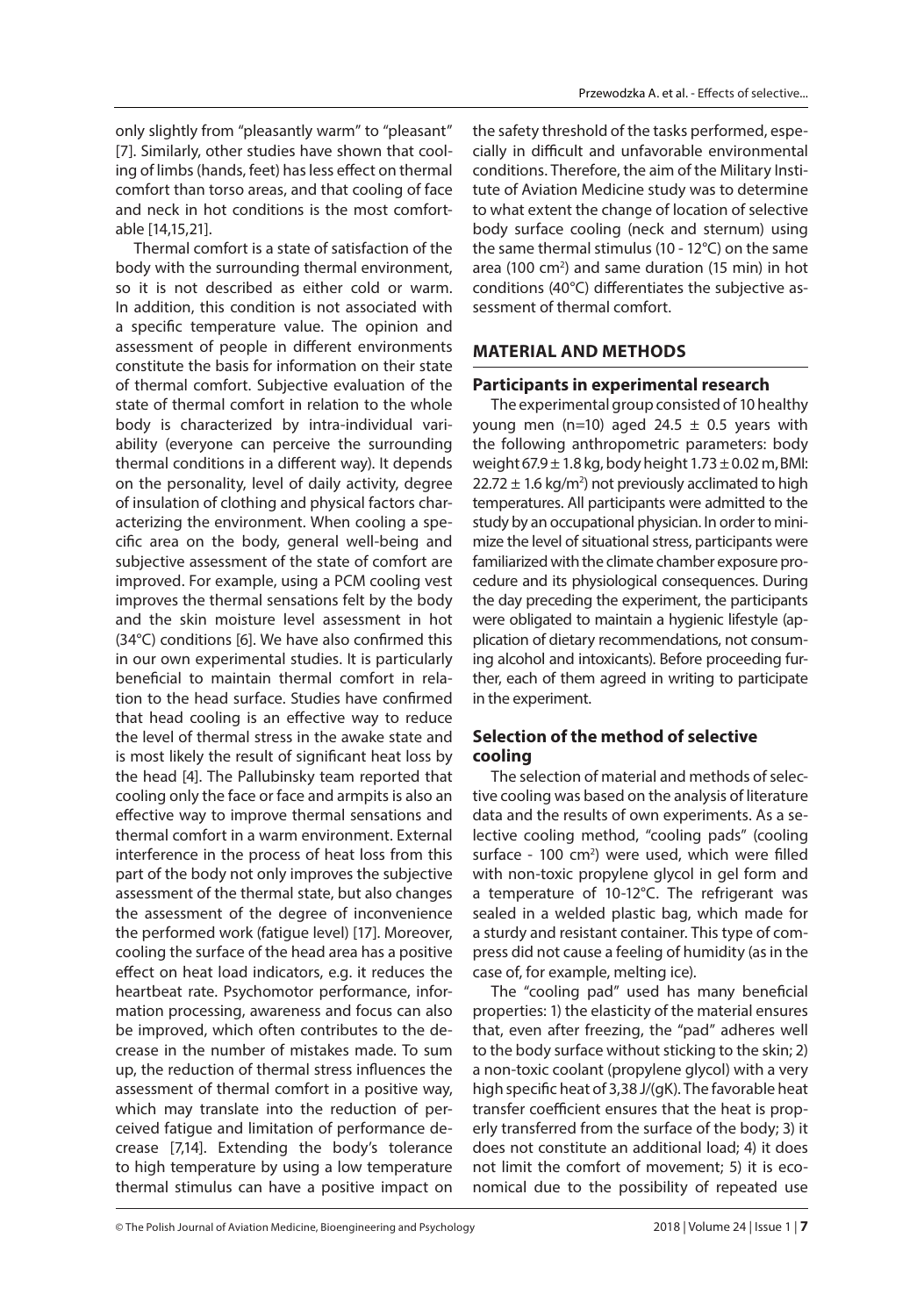(during operation there are no irreversible chemical changes in the gel, the cooling effect is always the same). However, the "pad" must be externally cooled in the refrigerator before use. In addition, they do not keep their temperature for long and they have a limited time of operation.

## **Organization of research**

The experiment was conducted under an identical and reproducible environmental conditions, in autumn (September to October) at the Department of Aviation Physiology of the Military Institute of Aviation Medicine (WIML) in Warsaw. The research project was approved by the WIML Human Research Ethics Committee. Each unit test was started at the same time in order to minimize differences resulting from daily rhythm as much as possible. Each participant engaged in the experiment twice, with a 24-hour break between successive exposures.

Two series of unit tests were carried out. The "cooling pad" was applied to the skin surface in series  $I - in$  the neck area, in series  $II - in$  the sternum area. Each time, before application, the "pad" was cooled to 10-12°C and then, after drying with a cotton towel, it was fixed to a specific place (sternum or neck) using flexible tapes.

## **Physical characteristics of the environment**

Both series I and II of the experiment were conducted in simulated conditions of a hot climate chamber of the Military Institute of Aero-medical Sciences. In both series constant and reproducible conditions of the chamber interior were maintained: air temperature Ta =  $40 \pm 0.5^{\circ}$ C, relative humidity RH =  $30 \pm 1\%$ , air flow velocity V = 1m/s.

#### **Conduct of the unit study**

All participants of the study started the experiment after a standard breakfast, proper placement of physiological indicators and baseline measurements (internal body temperature Tc, skin temperature of TskNECK and TskSTERNUM , heart rate HR, blood pressure BP). During the experiment, the participants were sitting, wore cotton shirts, shorts and sports shoes. Conducting a unit test included: 30 minutes adaptation to thermoneutral conditions (Ta = 21.0  $\pm$  0.1°C; RH = 30  $\pm$  1%) and 45 minutes of exposure to high temperature (climate chamber: Ta =  $40 \pm 0.5^{\circ}$ C; RH =  $30 \pm 1\%$ ). During the 30 minute stay in the climate chamber, a "cooling pad" with a temperature of 10 - 12°C was applied for a period of 15 minutes near the neck (series I) or sternum (series II) area.

During the experiment (series I and II) the examined person filled in the Bedford test three times in order to subjectively assess the thermal state of their body based on the 7-point Bedford Scale in the following stages: in thermoneutral conditions - in the 30th minute of adaptation, and in simulated hot conditions - in the 30th minute of adaptation to high temperature, and in the 15th minute of selective cooling of specific body surfaces (neck or sternum). At the same time, the parameters of internal body temperature Tc and skin temperature Tsk were measured. On the Bedford Scale, 1 means "too cold" and 7 "too hot". The values of 3 - "pleasantly cool", 4 - "pleasant" and 5 - "pleasantly warm" are within the range of thermal comfort. Each time the participants assessed the thermal state of the whole body and the thermal sensation of the cooled area of the neck or sternum.

During exposure to simulated heat conditions the following physiological indicators were record-



Fig. 1. The course of the unit test under thermoneutral conditions and simulated hot climate chamber conditions.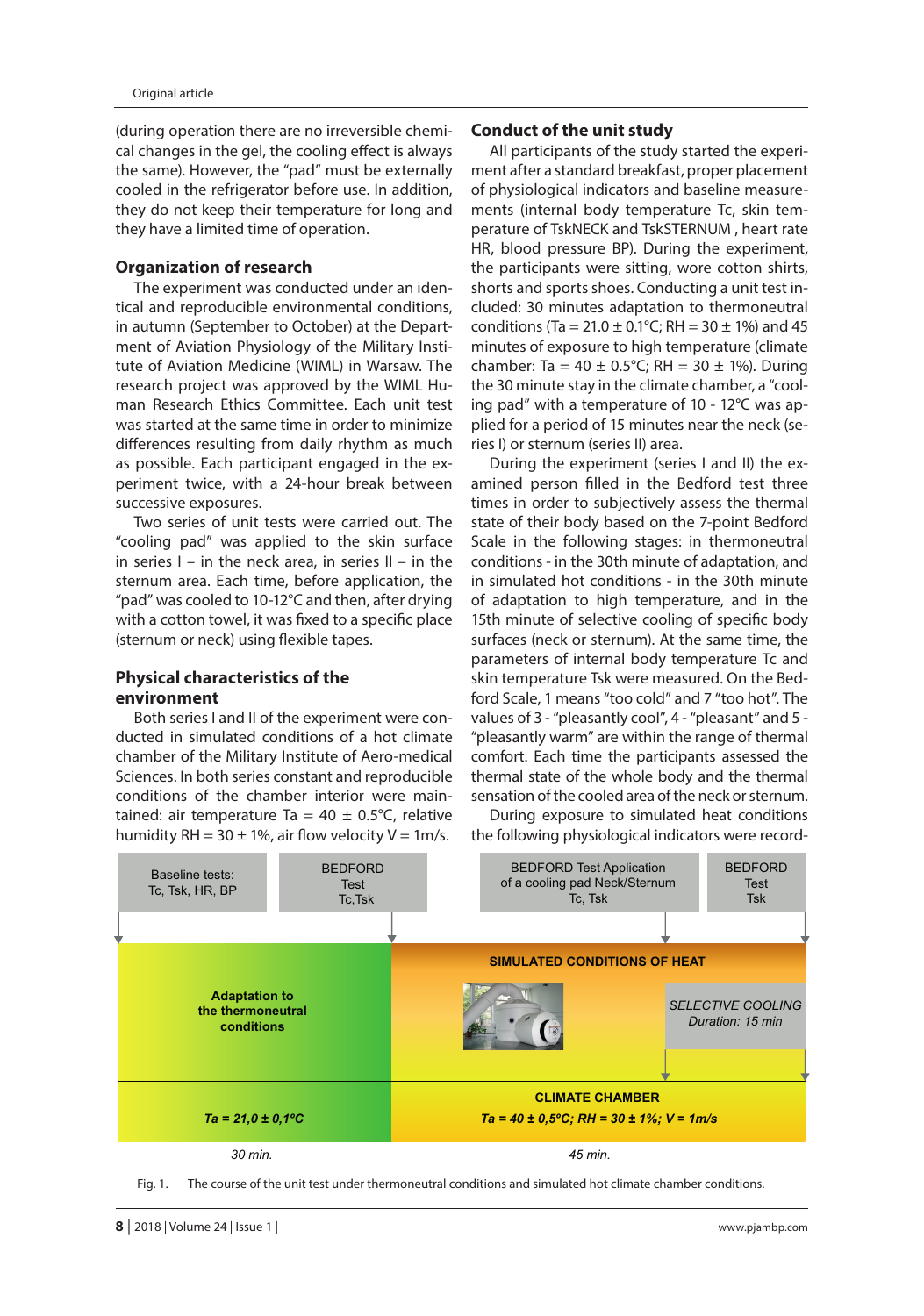ed: body temperature (Tc) in the external ear canal using an electronic infrared thermometer, skin temperature (Tsk) using the Ellab thermocouple, a device equipped with humidity and temperature sensors, systolic and diastolic pressure (BP) measured using an electronic blood pressure monitor.

## **Statistical analysis of results**

The values of parameters obtained as a result of cooling were related to the output values recorded at hot conditions before cooling. Changes in the analyzed psychological and physiological indicators were evaluated using the t-Student parametric test for dependent trials (assuming normality of distribution). The obtained data is presented as mean values  $\pm$  SD. The significance of the differences was assumed at the level of p<0.05. The StatSoft Polska Statistica 6.0 statistical package was used to analyze the results.

## **RESULTS**

#### **Skin temperature**

Under thermoneutral conditions, the core body temperature was maintained at the mean value of Tc = 37.1  $\pm$  0.1°C, while the skin temperature reached the mean value of Tsk =  $29.4 \pm 0.2$ °C. During 30 minutes of exposure to hot temperature, the mean core body temperature value was  $Tc =$  $37.2 \pm 0.1^{\circ}$ C and the mean skin temperature value for the neck was TskNECK =  $34.1 \pm 0.1^{\circ}$ C and was very close to the values obtained for TskSTERNUM  $= 34.3 \pm 0.2$ °C. After applying selective body surface cooling (with the same temperature of 10- 12°C, same area of 100 cm<sup>2</sup> and duration of 15 minutes) during exposure to high temperature (40°C) different levels of skin cooling were observed. (Fig. 2). The recorded mean Tsk value in the neck area was lower than in the sternum area (TskNECK  $=$ 31.9  $\pm$  0.2°C; TskSTERNUM = 32.5  $\pm$  0.1°C). As a result of 15 minutes of selective cooling, a significant decrease of the skin surface temperature in the neck area was obtained at the level of ΔTskNECK = -2.2  $\pm$  0.1 °C and at the sternum surface  $\Delta$ TskSTER-NUM = -1.8  $\pm$  0.1°C (differences at the level of statistical significance of  $p<0.01$ ).

#### **Thermal sensations and thermal comfort**

In the 30th minute of adaptation to the thermoneutral conditions, the participants assessed the local thermal sensations in relation to the neck and sternum surface and the state of thermal comfort in relation to the whole body as "pleasantly cool - 3" on average, which was in the range of thermal comfort (according to the Bedford Scale). No sig-

nificant differences were observed between the sensitivity of the skin of the two analyzed areas of the neck and sternum.

Then, in the 30th minute of exposure to high temperature (40°C), the participants assessed thermal sensations with respect to the neck and sternum area and thermal comfort with respect to the whole body as "too warm - 6" on average, which went beyond the range of thermal comfort (evoked a sense of discomfort according to the Bedford Scale). Again, no significant differences were found in relation to the areas of the neck and the sternum.

At high temperature (40°C), combined with a 15-minute selective cooling stimulus on the neck, 70% of the participants felt an improvement in the subjective assessment of the state of thermal comfort in relation to the whole body ("pleasantly warm - 5", which was in the range of thermal comfort). In the case of cooling of the sternum area, a similar improvement was observed in 40% of the participants. The remaining participants in both series of experiments did not feel any change in the thermal state and still described it as "too warm - 6" (30% of the participants using neck cooling, 60% of the participants using sternum cooling) (Fig. 3).

On the other hand, as a result of 15 minutes of local cooling in hot conditions, 80% of the participants described the thermal sensations in relation to cooling of the neck area as "pleasant - 4" and 50% of the participants gave the same assessment in relation to cooling of the sternum area. The other participants assessed the thermal sensation at an average level of "pleasantly warm - 5" (for the cooled neck area - 20% of the participants, for the sternum - 50% of the participants). None of the participants assessed the thermal sensation



Fig. 2. Change of skin surface temperature (ΔTsk) as a result of 15 minutes of selective cooling of the neck and sternum in hot conditions (40°C) (cooling surface: 100 cm<sup>2</sup>, stimulus temperature: 10-12°C).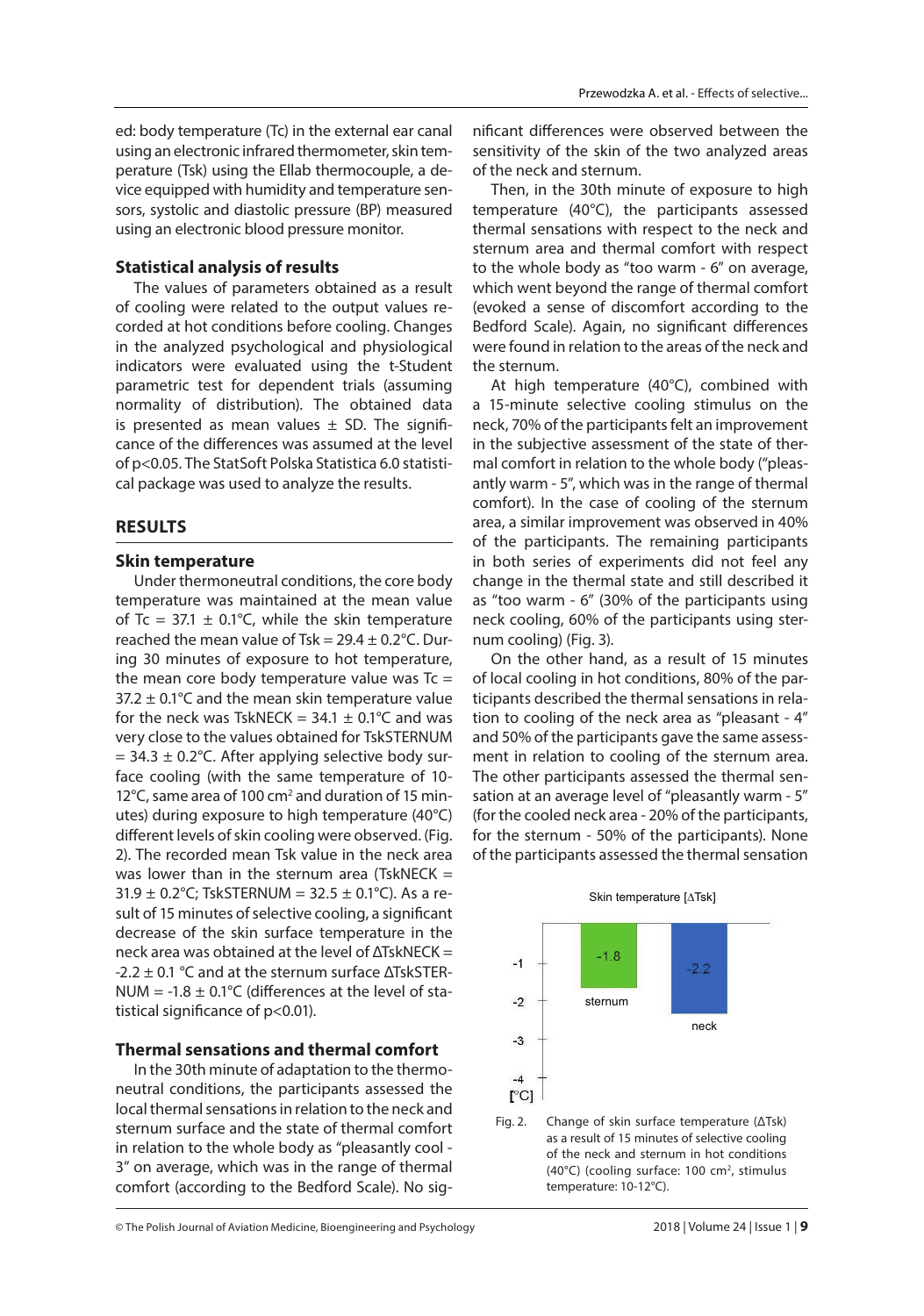as "too warm - 6" (baseline, in the climate chamber before the application of the "cooling pad"). Therefore, in hot conditions (40°C) with 15-minute cooling of selective areas of the body, a positive improvement in thermal sensations from "too warm - 6" to "pleasantly warm - 5" and "pleasant - 4" was observed in all participants. However, stronger sensations were observed in the cooled area of the neck than in the sternum, indicating a higher sensitivity of the skin in this area (Fig 4).



Fig. 3. Subjective assessment of thermal comfort after 15 minutes of selective neck and sternum cooling in hot conditions (40°C), based on Bedford test.



Fig. 4. Subjective assessment of thermal sensations obtained after 15 minutes of selective cooling, determined for the neck and sternum area at hot conditions (40°C), based on Bedford test.

# **DISCUSSION**

Maintaining a constant body temperature within a narrow range (37  $\pm$  0.5°C) is crucial for existence because of the internal organs and their proper functioning. In warm-blooded organisms, the range of fluctuations in body temperature, under different environmental thermal conditions, is variable for different areas of the body (in limbs, these changes are clearly visible). It is extremely important to maintain an adequate internal tem-

**10** | 2018 | Volume 24 | Issue 1 | www.pjambp.com

perature in the head area because of the brain, which is particularly sensitive to heat. Nervous tissue tolerates temperatures only up to about 40.5°C, while organs located in the torso can tolerate internal temperatures of up to 42°C. Therefore, from a physiological point of view, the temperature in the head and neck area is of great importance. Removing excess heat by cooling selected areas of the body can lower the increase of skin temperature, internal temperature and heart rate. By positively influencing the physiological reactions of the body, cognitive processes and satisfaction with the thermal environment are improved as a consequence, which translates into better performance when performing tasks.

In the studies carried out in simulated hot conditions (40°C), body surface cooling of two body areas using the same thermal stimulus (10 - 12°C) on the same area (100  $cm<sup>2</sup>$ ) and same duration (15 min) in hot conditions (40°C) was performed. Unit tests consisted of the following: series I cooling of the neck area, series II - cooling of the sternum area. The aim of the study was to assess whether in these conditions the change of cooling location differentiates subjective thermal sensations and general thermal comfort of the body. In the scope of this issue, the change of local values of skin temperature (neck and sternum) and thermal sensations in relation to the selectively cooled surface and the state of thermal comfort determined in relation to the whole body were analyzed.

Prior to the application of a cooling stimulus, selected areas of the body were adapted to ambient temperature, first in a thermoneutral environment, and then to high temperature (simulated conditions of climate chamber). Then, in both cases, the local mean temperatures of the skin were similar. However, as a result of selective cooling in combination with exposure to high temperature (40°C), various local changes in skin temperature (ΔTsk) were observed in relation to cooled body surfaces (neck, sternum). In the neck area, the mean skin temperature decreased by  $\Delta$ TskNECK = -2.2  $\pm$  0.1°C and in the sternum area by  $\triangle$ TskSTERNUM = -1.8  $\pm$  0.1°C (Fig. 2). As a result of 15 minutes of cooling, the temperature of the skin surface in the neck area decreased more than in the sternum area. Thus, application of the cooling stimulus revealed a beneficial and significant decrease in skin temperature (ΔTsk) depending on the affected area (the place of application of the "cooling pad") (Fig. 2). The demonstrated significant changes in skin surface temperature in the analyzed body areas are a noticeable effect of thermoregulatory cooling probably caused by the ex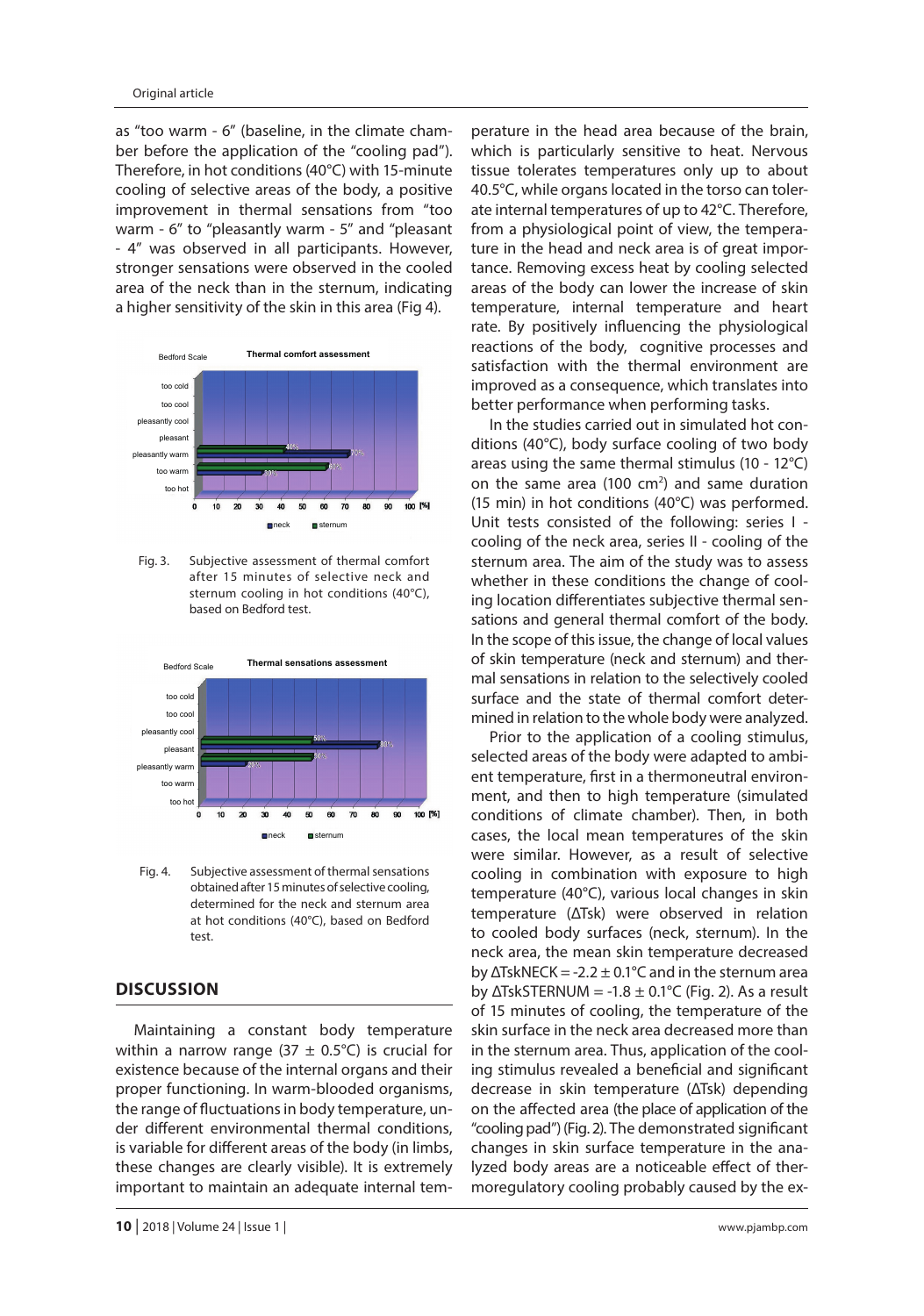isting differences in tissue vascularization and skin blood flow in the examined body regions.

The contribution of core body temperature to the thermoregulation process is more significant than skin temperature (on average 10 times more significant for sweat secretion and 4 times more significant for shivering thermogenesis). However, in the perception of thermal sensations, skin and body temperature are of equal importance [5]. Within a small range of changes of this parameter (close to neutral), thermal sensations do not change and the body experiences thermal comfort. Whole body thermal comfort is a stage of thermoregulation that allows the body to maintain optimal activity. In case of thermal discomfort (including pain, e.g. due to excessive cooling), the body inhibits its activity in order to concentrate the thermoregulatory mechanisms on the possibility of restoring the state of comfort. Studies have shown that thermal sensations on skin surface depend on the size of the stimulated area and the temperature of the stimulus [2,7,21].

In both series of selective body surface cooling (series I - neck, series II - sternum) a positive influence on the assessment of thermal state by the participants was shown. Under the heat conditions described above, thermal sensations were variable depending on the location of the cooled body surface. In the case of a low temperature stimulus in the neck area, the majority of participants (70%) experienced an improvement in the subjective assessment of thermal comfort for the whole body from "too warm - 6" to "pleasantly warm - 5". However, during cooling of the sternum area, a comparable change in comfort assessment was observed only in 40% of the respondents. At the same time, the thermal sensations assessed in relation to the cooled body area improved from "too warm - 6" to "pleasant - 4". 80% of the respondents felt stronger cooling sensations from the neck area, and only 50% from the sternum area (Fig. 3 and 4). Therefore, the improvement in the subjective assessment of the thermal conditions in relation to the whole body was clearly more pronounced after the application of selective cooling of the neck, rather than the sternum. The obtained results indicate an appropriate level of cooling, which could have contributed to the reduction of thermal stress levels in the body and at the same time did not cause the feeling of excessive cold and discomfort. Additionally, the aforementioned analysis of the change in skin temperature [ΔTsk] showed that the sensitivity of the body surface to low temperature stimuli in hot conditions is different in selectively cooled

areas. On this basis, one might suggest that the neck area is more sensitive than the sternum. Therefore, the thermal sensations from the neck area have a greater effect on the overall thermal comfort of the body than the thermal sensations from the sternum area.

The above observations are consistent with the results of other studies. A team of scientists from the Waseda University of Tokyo lead by Mayumi Nakamura conducted an experiment in which four areas of the body (chest, abdomen, thigh, face) were heated and cooled [14]. Thermal sensations and thermal comfort were subject to analysis. It was observed that thermal comfort is dependent on the area in which the thermal factor was applied. In high temperature conditions (32.5°C) causing a general feeling of discomfort, local cooling of the face surface with 25°C water resulted in an improvement in general thermal comfort, while heating the face area at 42°C deepened the discomfort in relation to the whole body. However, in moderately cool conditions, both heating and cooling of the surface of the face did not have a significant effect on the general thermal sensations [14]. In other studies, researchers from the UC Berkley observed that the feeling of cold in the head area, in hot conditions is perceived by humans as "pleasant" or even desirable, and what is more, it positively influences the thermal comfort in relation to the whole body [20]. Belding et al. were among the first to demonstrate that the skin temperature on the face has a significant impact on the mechanisms of thermoregulation of the human body [3,17]. A warm thermal stimulus to the face in a warm environment resulted in a much higher rate of sweating than when heating other body surfaces. Also, facial heating at a lower ambient temperature induced vasodilation, while the same heating of the chest surface (in terms of the surface and intensity of stimulus) or more distant areas of the body (feet) did not produce visible effects [14,15,17].

It is possible that there is a special brain cooling system in humans, well known in animals (called "selective brain cooling"). Lowering the temperature of the head area (including the face, neck and neck) makes it possible to eliminate heat, the excess of which could contribute to brain tissue damage [11]. From a physiological point of view, the local action of the thermal factor (cold) may cause a local decrease in skin temperature (the effect of narrowing of small blood vessels in the skin), a change in thermal sensations from the body surface and thus positively influence the improvement of subjective impressions of the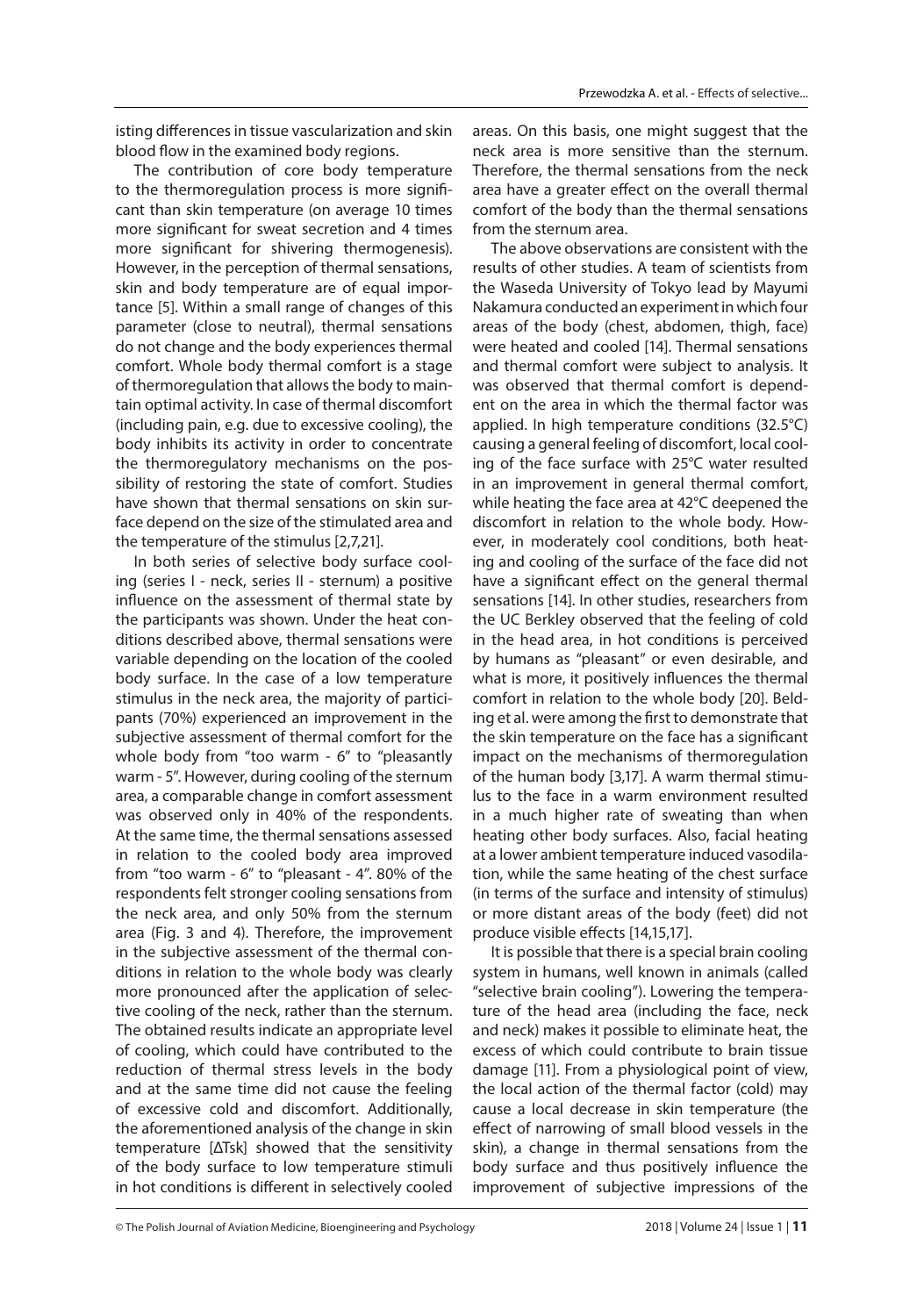state of thermal comfort. Carrying out activities, maintaining physical activity and mental fitness in high temperature conditions with no cooling factors may cause excessive increase in the amount of heat accumulated in the body and, as a result, cause hyperthermia. Overheating poses a serious risk of impairing endurance and overall performance as a result of dehydration. A way to counteract and alleviate heat stress symptoms is to reduce the increase in thermal load through the implementation of favorable and efficient selective cooling systems. The method of selective cooling applied in the experiment proved to be helpful in alleviating thermal stress (which is evidenced by the improvement of mood, thermal comfort and thermal sensations). The sensed thermal stimuli were evaluated to varying degrees by the participants, depending on the selectively cooled parts of the body. In this respect, comparing the two analyzed areas, it can be concluded that under heat load caused by exposure to high temperature (40°C), cooling of the neck region reduces the adverse changes in physiological reactions in the form of an increase in skin temperature compared to the cooled area of the sternum. Using cold stimuli indirectly counteracts the negative effects an overheating body of a soldier. It improves both subjectively perceived thermal sensations and overall thermal comfort. In this aspect, the method of selective cooling of the body surface may play an important role in expanding the limits of tolerance of the human system and have a significant impact on the quality and effectiveness of operations performed in the hot climate zone, which in modern military operations is a particularly demanding condition for their implementation.

# **CONCLUSIONS**

Under thermal stress conditions, the psychophysical state of the body determines, to a large extent, the feeling of thermal comfort and fatigue level. The changes concerning subjective physiological and psychological indicators analyzed in the paper confirm that:

- 1. When used as a selective cooling method in hot conditions (40°C), the local sensitivity of the skin to low temperatures is greater in the neck area than in the sternum area.
- 2. Selective cooling of the neck surface significantly improves the thermal sensation in relation to the cooled area of the body (80% of the participants evaluated their own thermal sensations in the neck area as "pleasant"- 4).
- 3. Selective cooling of the skin in the sternum area applied in hot conditions also improves thermal sensations determined in relation to the cooled body location (50% of the participants assessed the thermal sensations as "pleasant" - 4).
- 4. The improvement in the subjective assessment of thermal comfort in relation to the whole body was clearly more pronounced after the application of selective cooling on the neck surface compared to the cooled area of the sternum (in the case of the neck - 70% of the respondents, the sternum - 40% of the respondents assessed the comfort as "pleasantly warm" - 5).
- 5. Local cooling of the neck and sternum surface at a high temperature (40°C) with a low temperature stimulus (10-12°C) does not cause thermal discomfort (feeling of excessive cold).

# **AUTHORS' DECLARATION:**

**Study Design:** Anna Przewodzka, Anna Czerwińska; **Data Collection:** Anna Przewodzka, Anna Czerwińska; **Manuscript Preparation:** Anna Przewodzka, Anna Czerwińska; **Funds Collection:** Anna Przewodzka, Anna Czerwińska. The Authors declare that there is no conflict of interest.